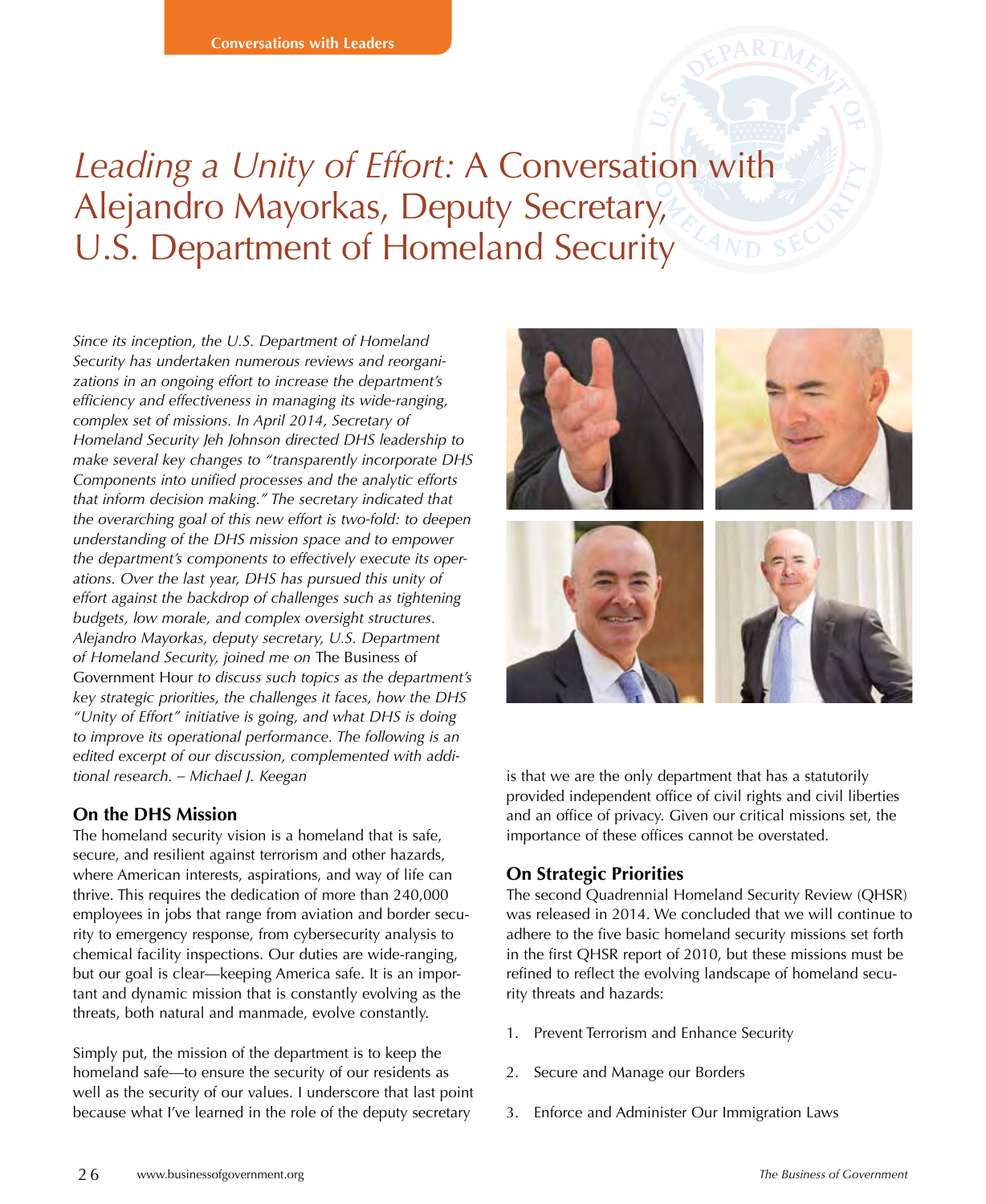- 4. Safeguard and Secure Cyberspace
- 5. Strengthen National Preparedness and Resilience

We must constantly learn from them and adapt. I'd like to offer a few examples. The terrorist threat is increasingly decentralized and may be harder to detect. To an increasing degree, we are focusing our attention on the homegrown violent extremist; that by using social media, ISIL can motivate individuals here in the U.S. to take action.

The other example is that cyber threats are growing and pose ever-greater concern to our critical infrastructure systems as they become increasingly interdependent. The interplay between cyber security and our critical infrastructure—the interdependency—is constantly evolving and we've had to shape our cyberstrategy and protection of critical infrastructure accordingly.

While the 2014 QHSR focused on our shared responsibilities with partners across the federal, state, local, tribal, and territorial governments; the private sector; and other nongovernmental organizations, the FY14-18 Strategic Plan focuses on how we accomplish our mission as a department. Accomplishing these missions requires unity of effort, across every area of DHS activity and among the numerous homeland security partners and stakeholders.

### **On Challenges**

My first challenge involves the success of the "Unity of Effort" initiative across the department. It is our goal to bring a singular focus of expertise and resources from across the department in the most efficient manner to ensure that we achieve our varied missions most effectively. We want to do this while being careful stewards of the public trust. We've seen tremendous strides under the secretary's leadership.

I would like to highlight a compelling example of this effort represented by the Southern Border Campaign, where we've taken all of the different assets of the department that have traditionally or historically been devoted to border security and all of its ancillary concerns and brought them to bear in a more unified and cohesive fashion than ever before. We are coordinating the efforts of Customs and Border Protection alongside but separate from the United States Coast Guard, alongside but separate from Immigration and Customs Enforcement, and so on. I think the impact of such an initiative will be far greater and the proper allocation of resources will be far more effective. This is truly a transformational effort.



Another significant challenge in managing the department is the constant need to do more with less, given today's federal budget environment. We are also working regularly with the Government Accountability Office (GAO) to address the department's presence on GAO's High Risk List. Upon its creation in 2003, DHS was immediately placed on the GAO High Risk List because of the challenge of bringing together 22 disparate federal entities into a single department. This specific effort presents as many challenges as opportunities.

### **On the Unity of Effort Initiative**

The department has many strengths. The Unity of Effort initiative capitalizes on these strengths while identifying ways to enhance the cohesion of the department as a whole. The department will accomplish this not by centralizing the decision-making authority and processes within an opaque DHS Headquarters, but rather by transparently incorporating DHS components into unified processes and the analytic efforts that inform decision making.

As I described, this effort draws upon the resources and focus of different parts of the department and ensures that those different entities are working in coordination with one another in a unified way to address that single-mission challenge.

We will focus initially on four main lines of effort to improve our planning, programming, budgeting and execution processes: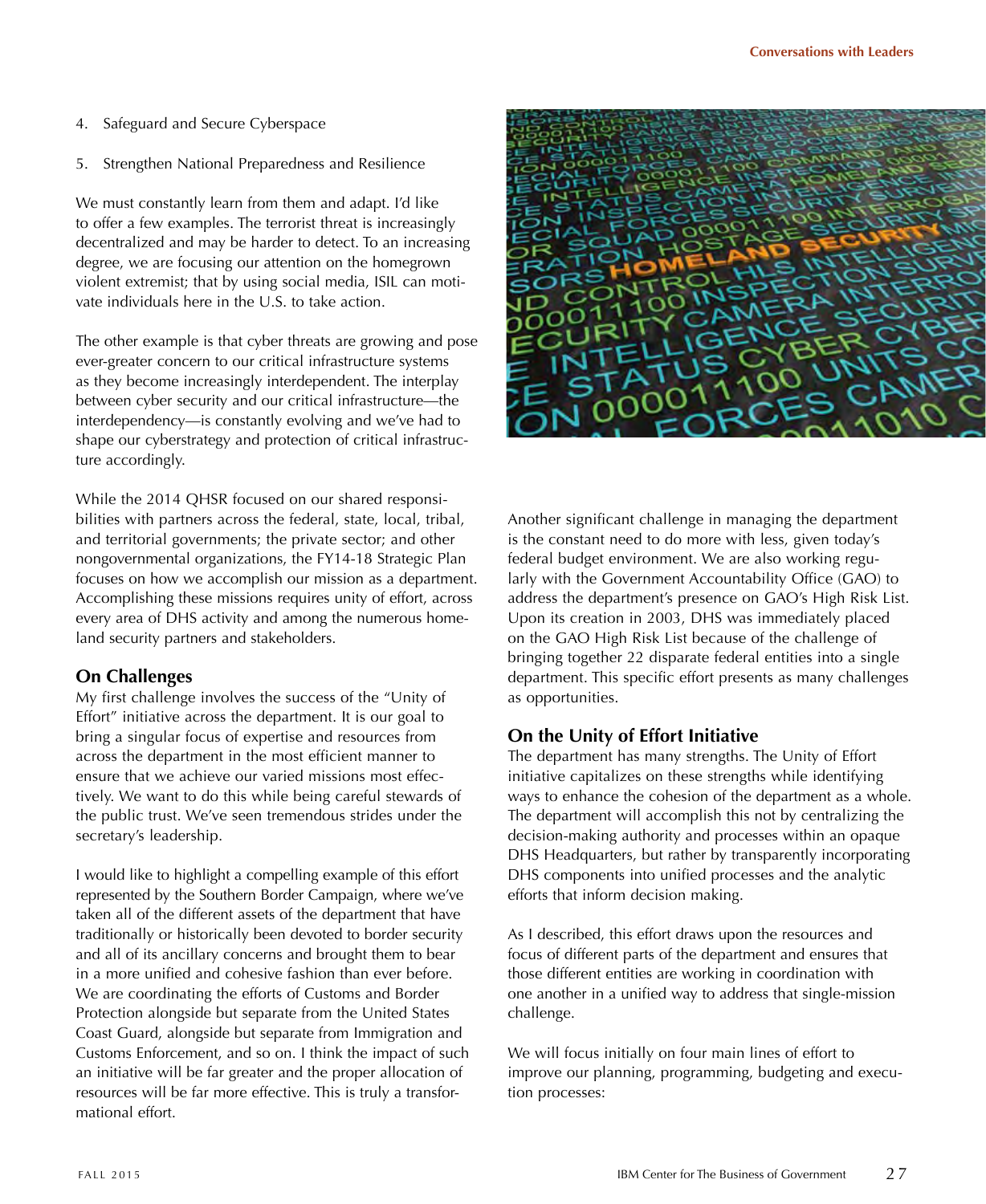- Inclusive senior leader discussion- and decision-making forums that provide an environment of trust and transparency;
- Strengthened management processes for investment, including requirements, budget, and acquisition processes that look at cross-cutting issues across the department;
- Focused, collaborative departmental strategy, planning, and analytic capability that support more effective DHSwide decision making and operations; and
- Enhanced coordinated operations to harness the significant resources of the department more effectively.

My role is to help oversee this effort along with my DHS component partners. We meet regularly to make sure that we are, in fact, unifying our efforts. I mentioned earlier the Southern Border Campaign as a good unity-of-effort example. Here's another example using the department's aviation resources. The Coast Guard and Customs and Border Protection have aviation resource needs. We have looked at the interplay of those resources both in terms of the requirements, and in their use and deployment. Have we analyzed whether they can merge their purchasing processes, their requirements development processes, and perhaps even their deployment processes? We're taking a look to make sure that when we buy an aircraft, we inform decision-makers, so the most useful tool is to identify needs across the department and not simply be component specific. If executed properly, the Unity of Effort Initiative will provide the department with better understanding of the broad and complex DHS mission space and support the effective execution of our missions.

#### **On Strengthening the Department of Homeland Security Management Functions**

The GAO designated implementing and transforming the DHS as high-risk because DHS had to transform 22 agencies several with major management challenges—into one department. To provide context, management functions include information technology (IT), acquisition, financial, and human capital. I became very, very involved in addressing the GAO high-risk items because of their critical nature to the development of our department. I met with our team. I looked at our timelines and the first question I asked was, how can these timelines be accelerated because we're talking about matters that are not only high-risk but critical in nature? Our team doubled down and we accelerated quite a number of our timelines. We worked very closely with GAO to address the challenges. It requires significant investment and a close partnership with GAO. We've enjoyed all of the above.



Over the past 12 years, the focus of this high-risk area has evolved in tandem with DHS's maturation and evolution. GAO recognized us as a model in addressing the high-risk challenges. That was articulated expressly in its last report and we're very proud of that. We could not do it without the tremendous work of our people, and quite frankly, without the tremendous leadership in GAO, specifically, Comptroller General Gene Dodaro and the overseer of our portfolio, George Scott. They are tremendous partners. They hold our feet to the fire with respect to the challenges, but they call balls and strikes with respect to the work that we're doing effectively. Our efforts to strengthen and integrate its acquisition, IT, financial, and human capital management functions have resulted in progress addressing the criteria for removal from the high-risk list. In particular, according to the latest report, the department has met two criteria: leadership commitment and a corrective action plan; it (partially met) the remaining three criteria: capacity, a framework to monitor progress, and demonstrated, sustained progress.

We have made important progress in strengthening our management functions, but the department needs to demonstrate sustainable, measurable progress in addressing key challenges that remain within and across these functions.

### **On Research and Development**

Technology and homeland security are inextricably linked. A vast array of interdependent information technology networks, systems, services, and resources enable communication, facilitate travel, power our homes, run our economy and provide essential government services. These systems provide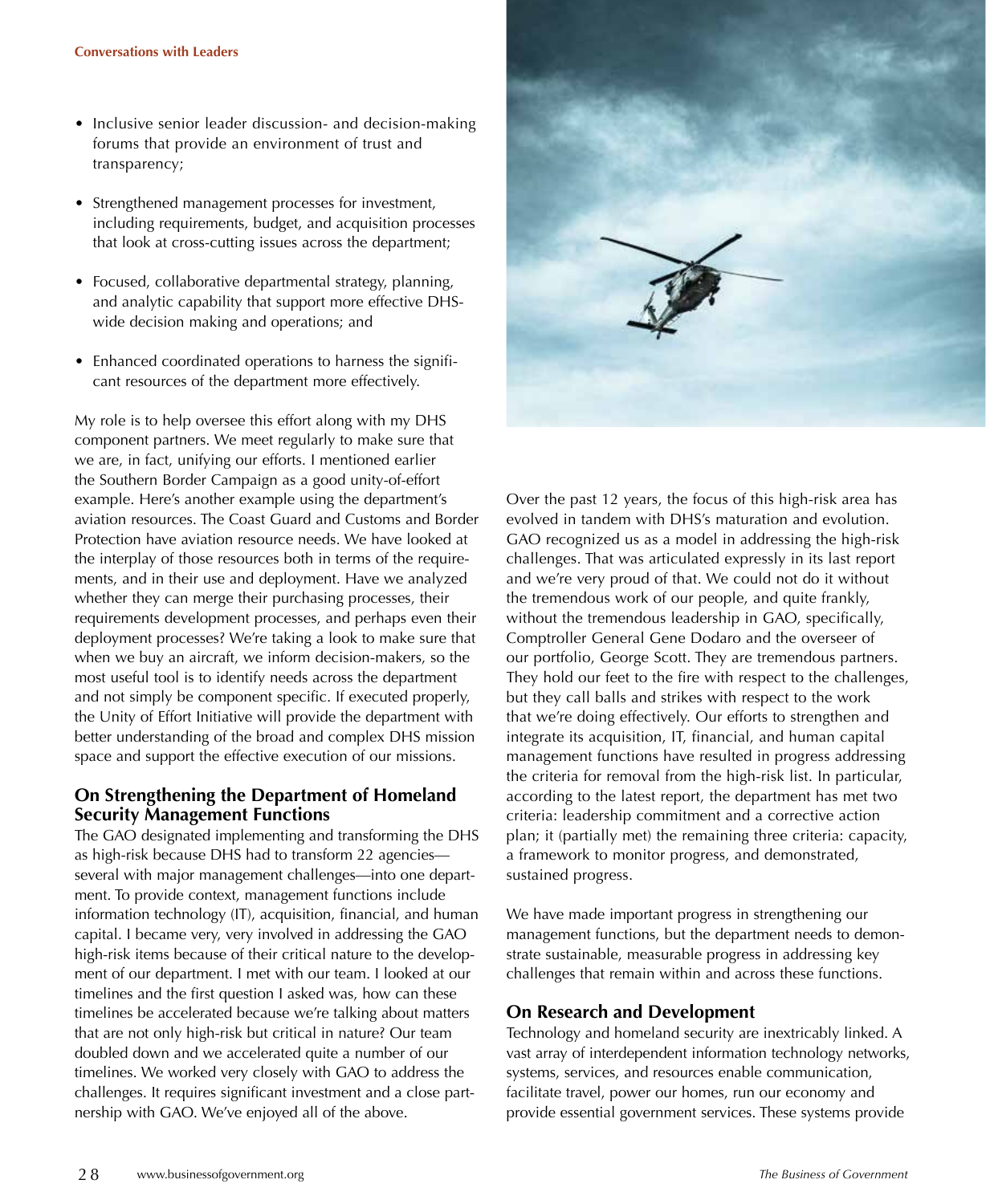"My first challenge involves the success of the 'Unity of Effort' initiative across the department. It is our goal to bring a singular focus of expertise and resources from across the department in the most efficient manner to ensure that we achieve our varied missions most effectively." *— Alejandro Mayorkas*



enormous benefits to our society and economy, but they also create new risks and vulnerabilities. DHS must endeavor to keep pace with technology and leverage research and development toward homeland security goals.

Under Secretary for Science and Technology at the U.S. Department of Homeland Security, Dr. Reggie Brothers, is really moving forward in assessing our research and development efforts, and our use and deployment of technology, to make sure that these efforts are closely tied to the department's operational needs. Dr. Brothers is bringing great rigor to making sure that our operational plans and our operational needs and tempo are synched with the department's Research & Development efforts. He is also working more closely with the private sector. He comes from the U.S. Department of Defense where the R&D machinery is much more mature than at DHS, so he's bringing that confidence and experience to DHS.

Our ultimate goal in this area is to employ scientific study to understand homeland security threats and vulnerabilities by pursuing a research and development strategy that is operationally focused, highly innovative, and founded on building partnerships among operators, scientists, and engineers, and by providing operational support.

### **On Partnerships**

Homeland security is achieved through a shared effort among all partners, from corporations to nonprofits and families. Together, we can harness common interests to achieve solutions beyond what any of us could do alone. Recent events, including the 2010 Deepwater Horizon oil spill and Hurricane Sandy, highlight the fundamentally important relationship that DHS must foster and sustain with the private sector as well as state, local, tribal, territorial, and international partners. In addition, rapidly evolving or emerging operating domains such as cyberspace and the Arctic are demanding new approaches and models for how DHS partners to achieve homeland security objectives.

## **Prevailing Challenges that Pose the Most Strategically Significant Risk**

The threats, hazards, trends, and other dynamics reflected in the drivers of change suggest several prevailing strategic challenges that will drive risk over the next five years:

- The terrorist threat is evolving and, while changing in shape, remains significant as attack planning and operations become more decentralized. The United States and its interests, particularly in the transportation sector, remain persistent targets.
- Growing cyber threats are significantly increasing risks to critical infrastructure and to the greater U.S. economy.
- Biological concerns as a whole, including bioterrorism, pandemics, foreign animal diseases, and other agricultural concerns, endure as a top homeland security risk because of both potential likelihood and impacts.
- Nuclear terrorism through the introduction and use of an improvised nuclear device, while unlikely, remains an enduring risk because of its potential consequences.
- Transnational criminal organizations are increasing in strength and capability, driving risk in counterfeit goods, human trafficking, illicit drugs, and other illegal flows of people and goods.
- Natural hazards are becoming more costly to address, with increasingly variable consequences due, in part, to drivers such as climate change and interdependent and aging infrastructure.
- Beyond these specific strategic challenges, factors such as technology and migration present both opportunities and challenges for the homeland security community.

*Source: The 2014 Quadrennial Homeland Security Review, p.28*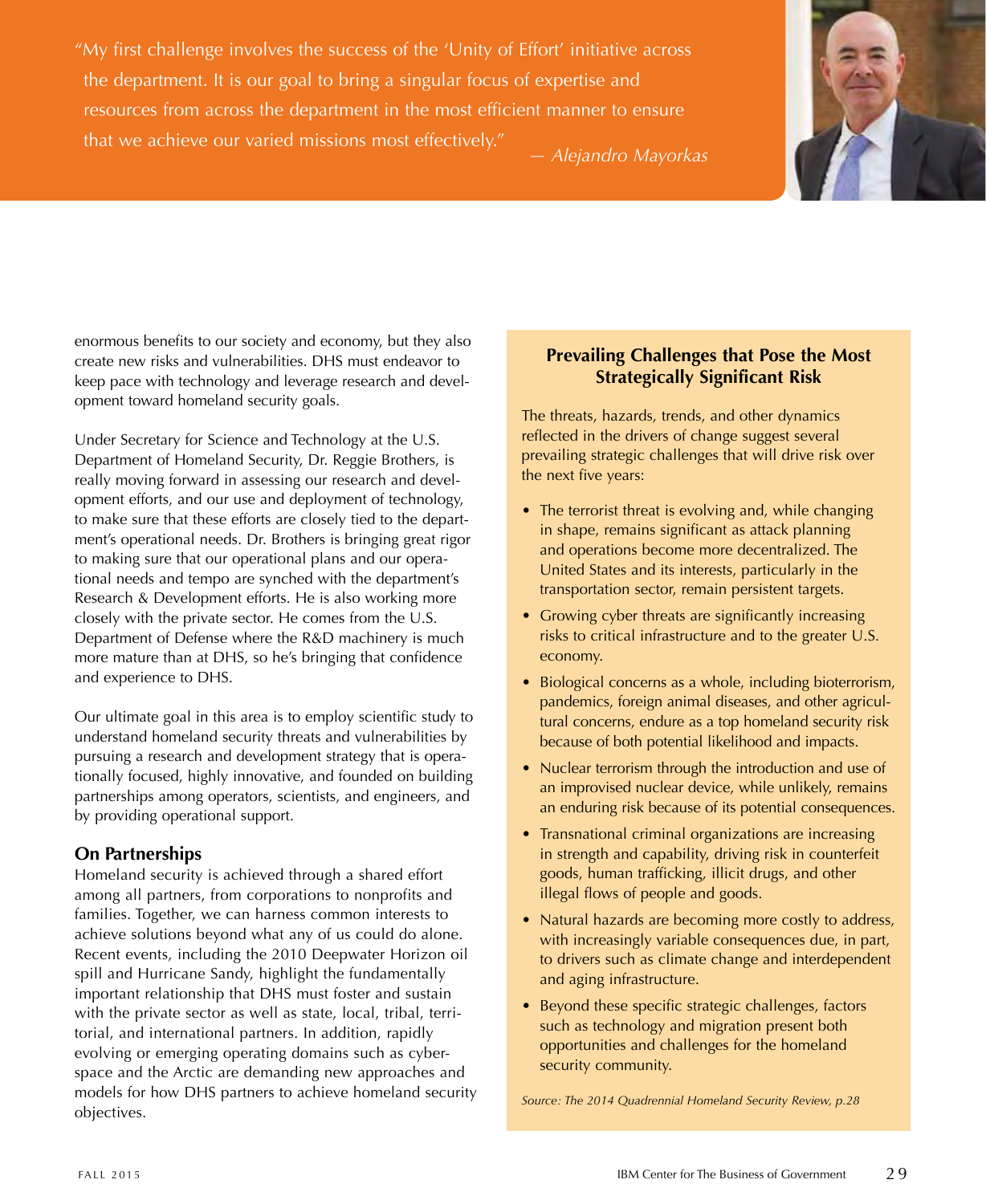"I became very involved in addressing the GAO high-risk items because of their critical nature to the development of our department. I met with our team. I looked at our timelines and the first question I asked was, how can these timelines be accelerated because we're talking about matters that are not only high risk but critical in nature."

 $\ddot{\bullet}$   $\ddot{\bullet}$   $\ddot{\bullet}$ 

 $\bullet$  $\bullet$  $\bullet$  $\overline{6}$  $\bullet$